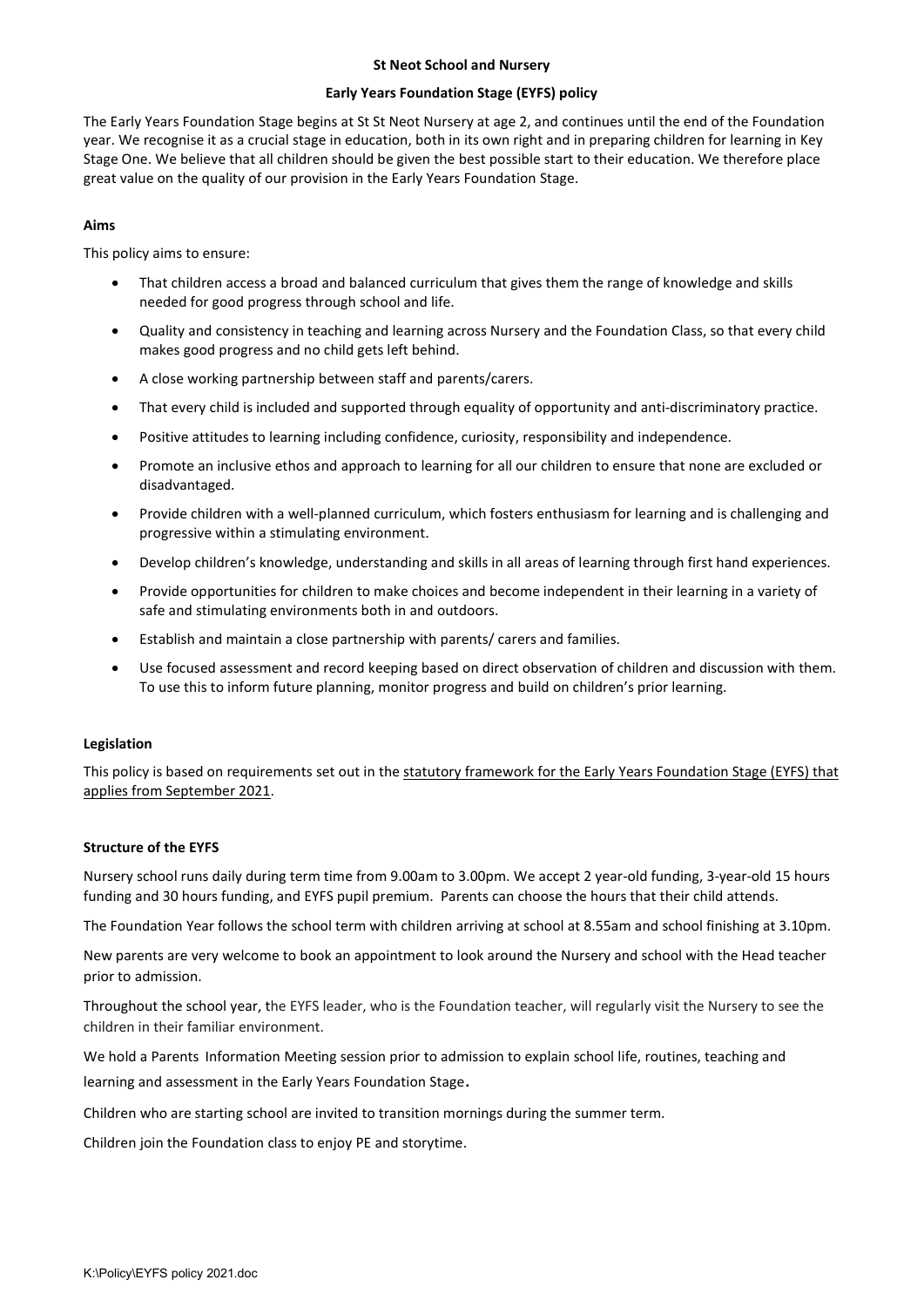#### Meeting Individual Needs

We provide a safe and supportive learning environment at our school where the contribution of all children is valued. We also employ a wide range of teaching and learning strategies based on children's experiences, interests, skills and learning needs.

In particular we plan carefully to meet the needs of:

- Boys and girls
- Children with special educational needs
- Children with disabilities
- Children from all social, cultural and religious backgrounds
- Children of different ethnic groups including travellers and refugees

 Children from diverse linguistic backgrounds In addition, we select our resources, equipment and materials thoughtfully choosing those which positively reflect diversity and are free from discrimination and stereotyping.

## Curriculum

Our early years settings follows the curriculum as outlined in the latest version of the EYFS statutory framework September 2021.

The EYFS framework includes 7 areas of learning and development that are equally important and inter-connected.

The 7 areas are:

- Communication and language
- Physical development
- Personal, social and emotional development
- Literacy
- Mathematics
- Understanding the world
- Expressive arts and design

## Planning

Staff plan activities and experiences for children that enable children to develop and learn effectively. In order to do this, staff working with the youngest children are expected to focus strongly on the 3 prime areas

- Communication and language
- Physical development
- Personal, social and emotional development

 Staff also take into account the individual needs, interests, and stage of development of each child in their care, and use this information to plan a challenging and enjoyable experience. Where a child may have a special educational need or disability, staff consider whether specialist support is required, linking with relevant services from other agencies, where appropriate.

In planning and guiding children's activities, staff reflect on the different ways that children learn and include these in their practice.

Although the seven areas of learning form the framework for our planning we know that children's learning is not divided into distinct areas, often one experience helps a child to develop a range of new skills and concepts across several areas of learning.

## Teaching

Each area of learning and development is implemented through planned, purposeful play, and through a mix of adultled and child-initiated activities. Staff respond to each child's emerging needs and interests, guiding their development through warm, positive interaction.